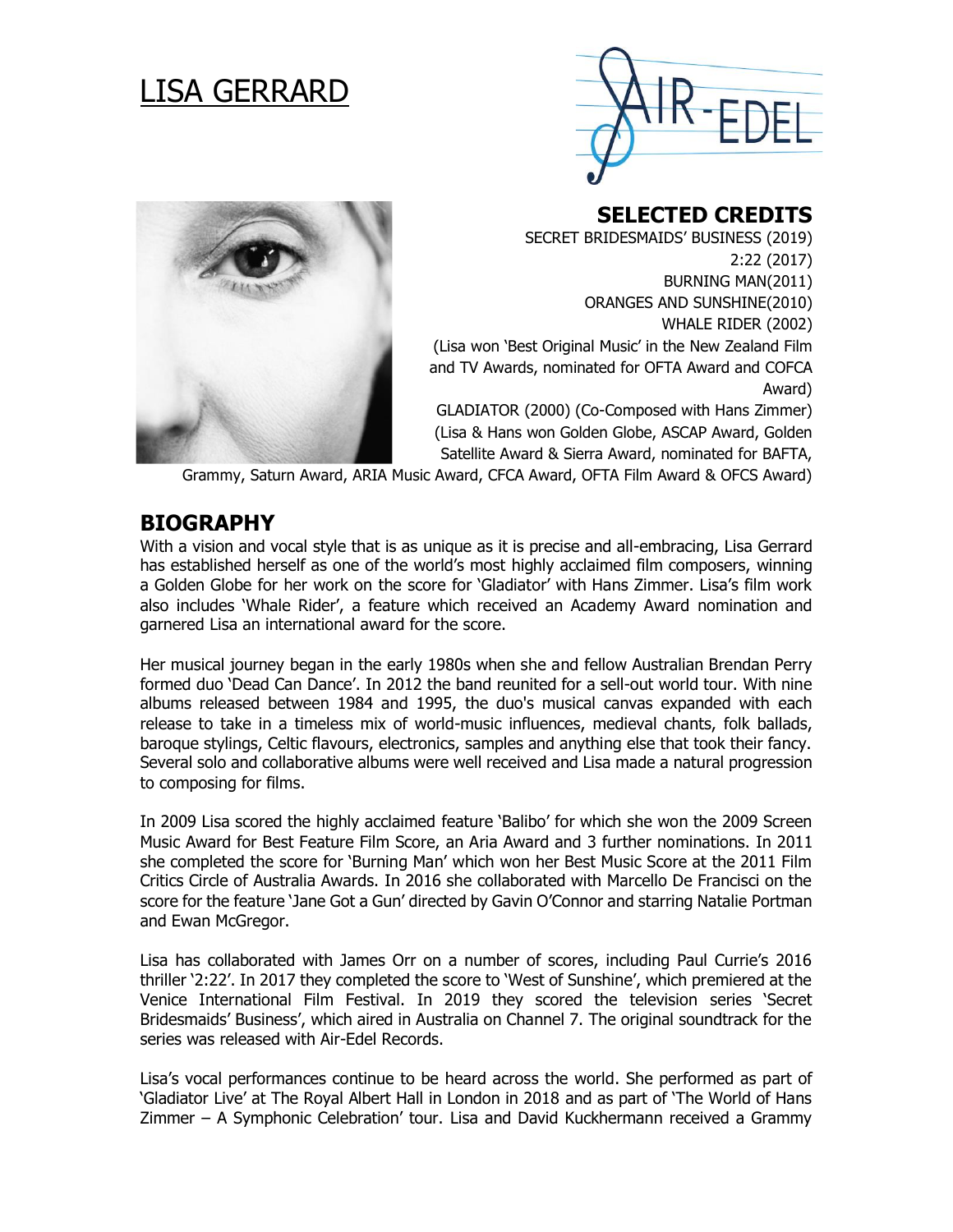nomination for 'Best New Age Album' for 'Hiraeth', which was released on Besant Hall Records, sub-label of Air-Edel Records in August 2018. In 2021 she was a Featured Vocalist on the score for 'Dune', directed by Denis Villeneuve. She returned to Dead Can Dance to release 'Dionysus', with a tour scheduled for 2022.

[https://www.lisagerrard.com](https://www.lisagerrard.com/)

### **FILM & TV CREDITS**

**Byagstvo/Escape (2022)** Composer (with Petar Dundakov) Directed by Victor Bojinov

### **Secret Bridesmaids' Business (2019)**

Composer (with James Orr) Directed by Tori Garett and Jennifer Perrott Channel 7

### **2:22 (2017)**

Composer (with James Orr) Directed by Paul Currie Lightstream Pictures

**Jane Got A Gun (2016)** Composer (with Marcello De Francisci) Directed by Gavin O'Connor 1821 Productions

**Son of God (2014)** Directed by Christopher Spencer

### **Playing for Charlie (2013)**

Directed by Pene Patrick Queen Ant Films

### **Samsara (2011)**

Composer (with Marcello De Francisci) Directed by Ron Fricke Magidson Films

### **InSight (2011)**

Composer (with Marcello De Francisci) Directed by Richard Gabai Braeburn Entertainment

**Tears of Gaza (2010)** Composer (with Marcello De Francisci) Directed by Vibeke Lokkebery

### **The Rhythm Section (2020)**

Additional music Directed by Reed Morano Paramount Pictures

### **Undertow (2018)**

Composer Directed by Miranda Nation 101 Films

### **West of Sunshine (2017)**

Composer (with James Orr) Directed by Jason Raftopoulos Exile Entertainment

## **Man of Steel (2013)**

Directed by zack Snyder

#### **Priest (2011)**  Directed by Scott Stewart

#### **Burning Man (2011)** Directed by Jonathan Teplitzky Archer Street Productions

### **Oranges and Sunshine (2010)**

Directed by Jim Loach See Saw Films

### **Balibo (2009)**

Composer (with Marcello De Francisci) Directed by Robert Connolly Arena Film

#### **Kings (2009)** Created by Michael Green NBC

**Ichi (2008)** Composer (with Michael Edwards) Directed by Fumihiko Sori FUNimation Entertainment

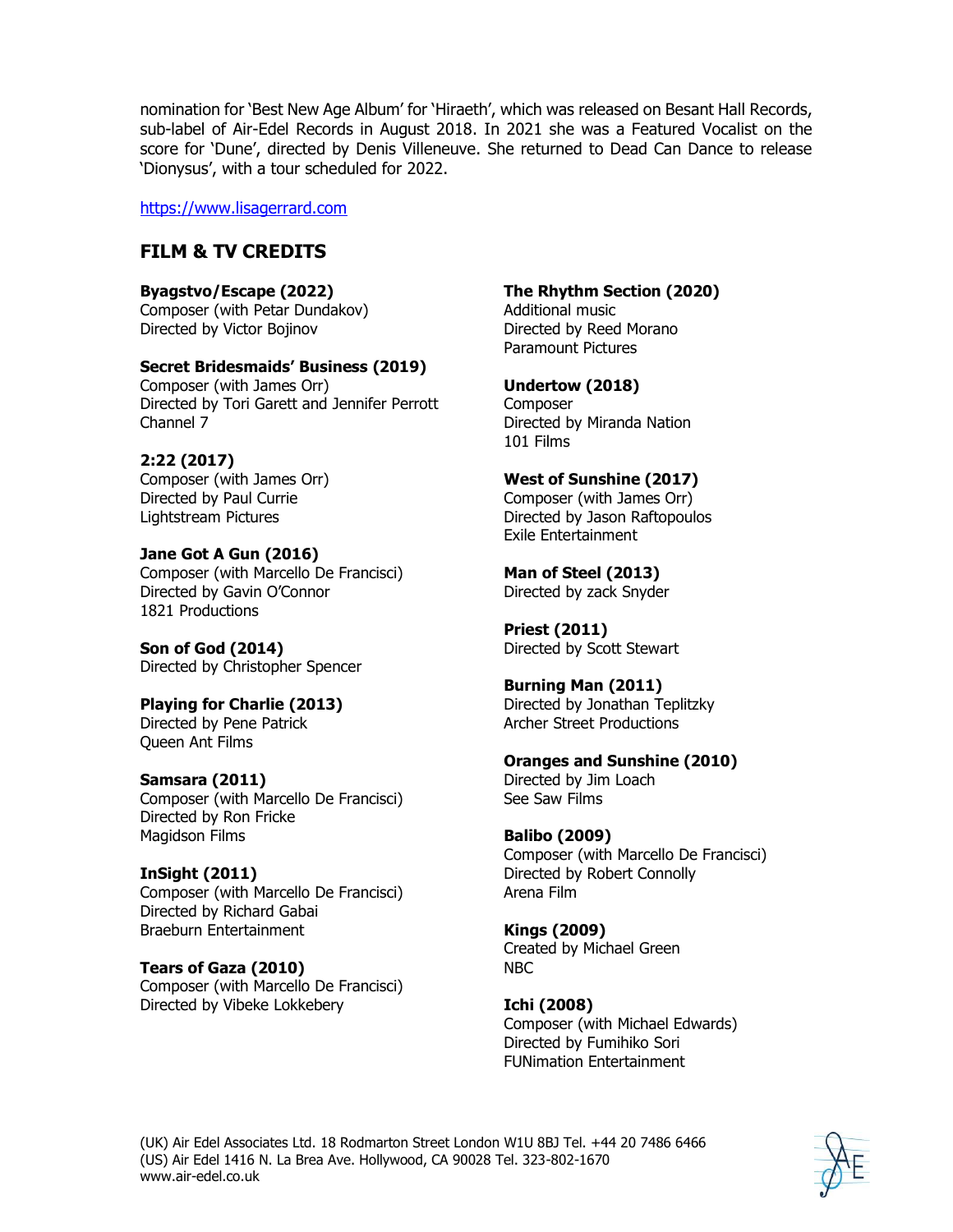### **A Thousand Roads (2005)**

Composer (with Jeff Rona) Directed by Chris Eyre Mandalay Entertainment

**Salem's Lot (2004)** Composer (with Patrick Cassidy & Christopher Gordon) Directed by Mikael Salomon Mark M. Wolper Production

### **Whale Rider (2002)**

Composer Directed by Niki Caro South Pacific Pictures

**Coil (2001)**

Composer (with Sheila Chandra & Brendan Perry) Directed by Jesse Heffring Quiet US Films

#### **The Insider (1999)**

Composer (with Pieter Bourke & Brian Morris) Directed by Michael Mann Blue Lion Entertainment

**Solo** (2009/II Documentary) Directed by David Michôd Essential Media & Entertainment

#### **Ashes and Snow (2005)**

Composer (with Michael Brook, Patrick Cassidy, David Darling & Jóhann Jóhannsson) Directed by Gregory Colbert Flying Elephants Productions

#### **Layer Cake (2004)**

Composer (with Ilan Eshkeri) Directed by Matthew Vaughn Sony Pictures Classic

**Tears of the Sun (2003)** Composer (with Hans Zimmer) Directed by Antoine Fuqua Columbia Pictures

#### **Ali (2001)**

Composer (with Pieter Bourke & John Myhre) Directed by Michael Mann Columbia Pictures

**Gladiator (2000)** Composer (with Hans Zimmer) Directed by Ridley Scott DreamWorks SKG

**Nadro (1998)** Directed by Ivana Massetti Artemisia Films

### **SOUNDTRACK APPEARANCES**

**Man of God**

**Son of God**

**I, Frankenstein**

**Man of Steel**

**The Bible**  (TV Mini-Series)

**Samsara**

**Priest**

#### **Dune**

**Legend of the Guardians: The Owls of Ga'Hoole Takers**

**Henry Poole Is Here**

**The Mist**

**Vexille**

**Collateral**

### **King Arthur**